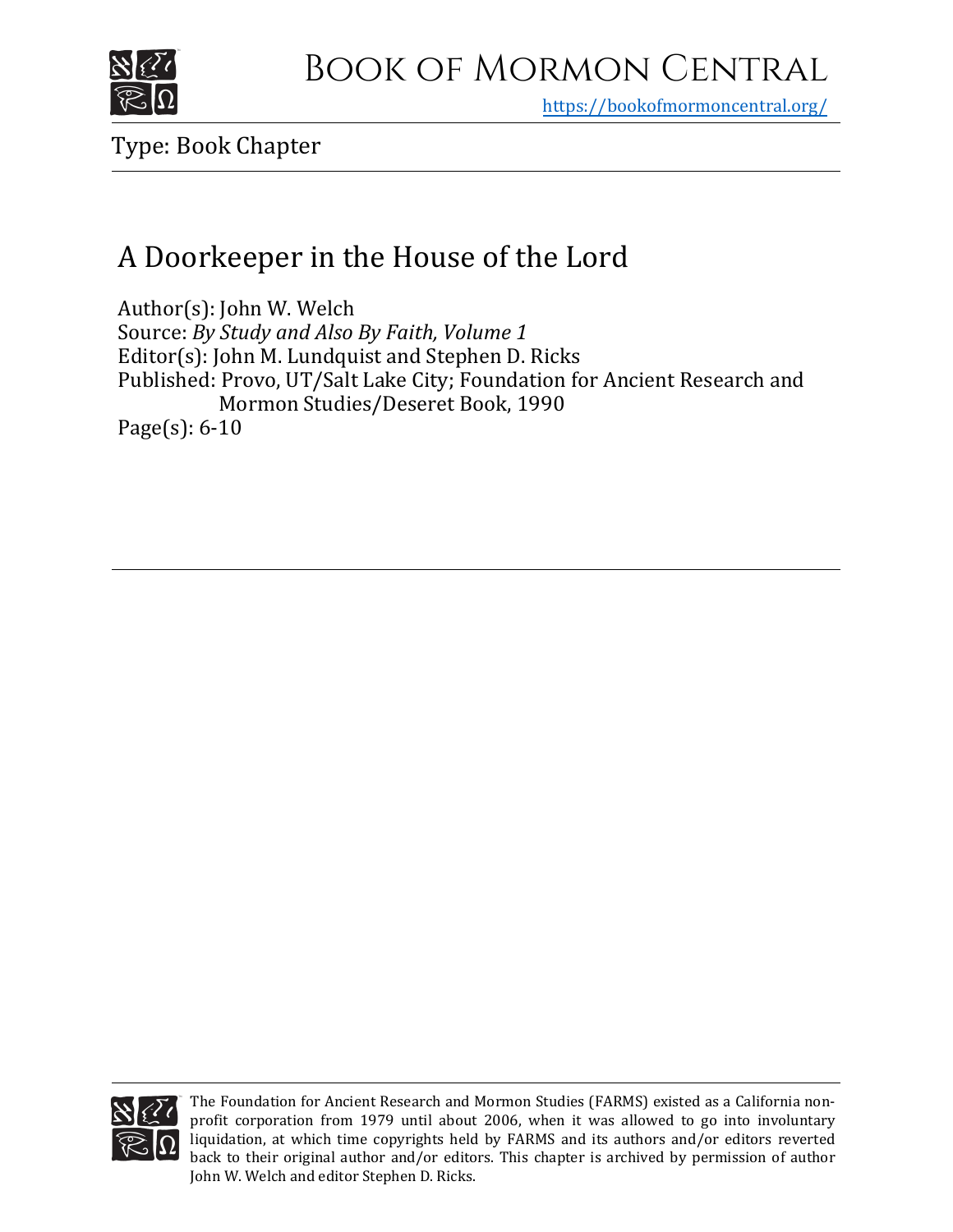## A Doorkeeper in the House of the Lord

*John W. Welch* Brigham Young University, Provo, Utah

The last person in the world who is interested in celebrating Hugh Nibley's seventy-fifth birthday is Hugh Nibley. He has never asked for such a thing; he avoids recognition like the plague. In complete candor, he faithfully describes himself as follows: "I have always been furiously active in the Church, but I have also been a nonconformist and have never held any office of rank in anything. I have undertaken many assignments given me by the leaders, and much of the work has been anonymous: no rank, no recognition, no anything. While I have been commended for some things, they were never the things which I considered most important. That was entirely a little understanding between me and my Heavenly Father which I have thoroughly enjoyed, though no one else knows anything about it.  $\dots$  I would rather be a doorkeeper in the House of the Lord than mingle with the top brass in the tents of the wicked."

Many similar words come to mind as others try to describe him. His life is a rare combination of faith and scholarship, of teaching and research, of orthodoxy and eccentricity, of rigor and homily, of spontaneity and te-

*A tribute to Hugh Nibley on his seventy-fifth birthday, presented in the Wilkinson Center, Brigham Young University, preceding the premier screening ofthe motion picture* The Faith of an Observer: Conversations with Hugh Nibley.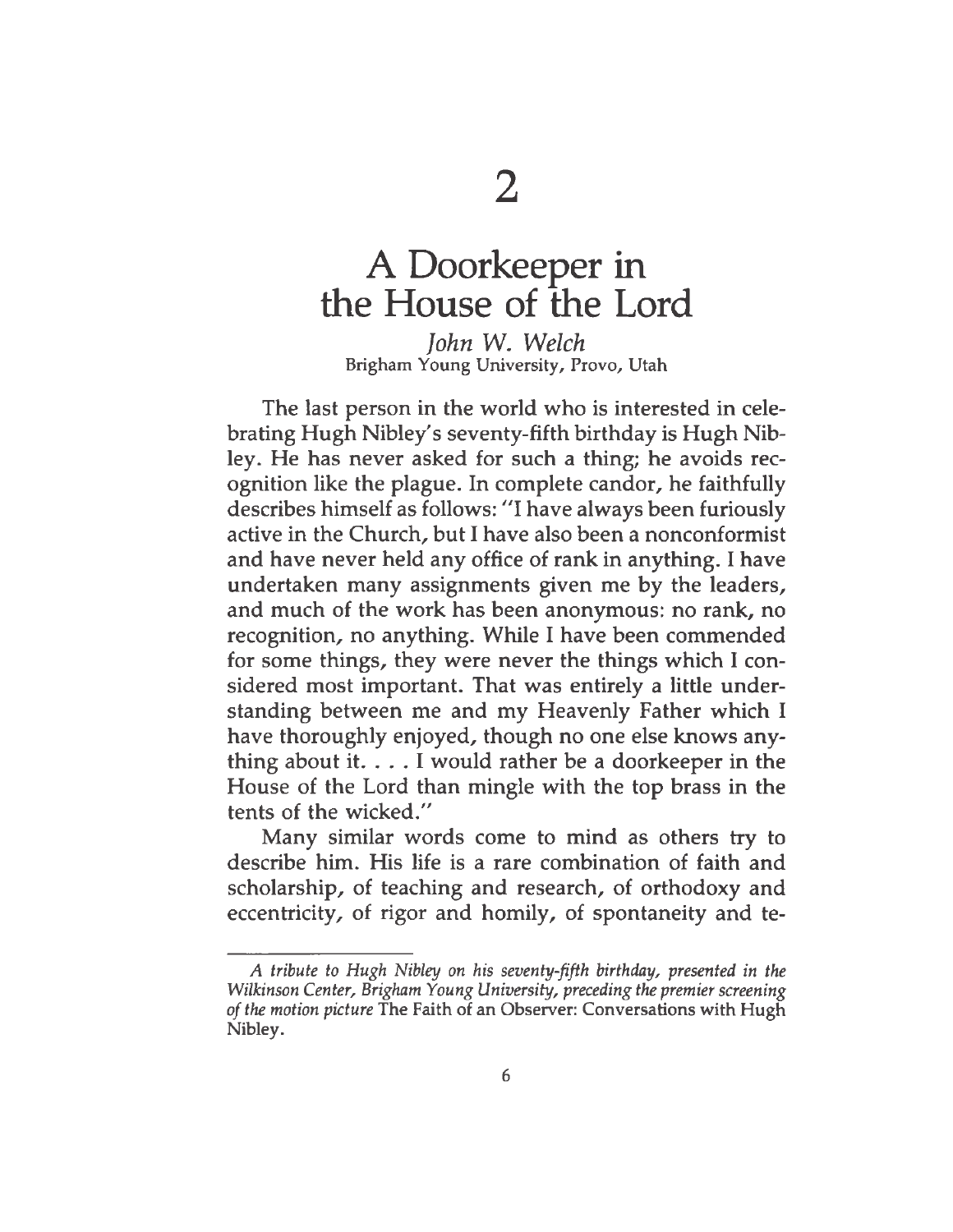dium, of anonymity and legend, of an intimidating genius with <sup>a</sup> genuine humility. "Who is Nibley?" many visiting scholars have asked.

He is sincerely comfortable thinking of himself as a doorkeeper in the House of the Lord. He loves the temple and the gatherings of the Saints and would rather be there than anywhere else. His scholarly and religious endeavors over the past four decades have posted him at important portals through which Mormon generations will pass for years to come. His prolific writings have distilled the comings and goings of millennia of human traffic. With a watchman's panoramic vision, he sees the span of social and intellectual developments from Enoch and Abraham, to Peter and Paul, to Joseph and Brigham. He paces the halls of human knowledge, sometimes charting the territory with great detail, other times simply unlocking doors that lead down passageways others will be exploring for years to come.

Hugh Nibley was born March 27, 1910, in Portland, Oregon. He was perceptive and preceptive from the beginning. His experiences in the natural environment of pristine Oregon awakened in him an enduring sensitivity to mankind's stewardship over the earth. Memorizing much of Shakespeare led him inexorably to the study of Old English, then Latin, then Greek, then Arabic, and on and on. For Hugh Nibley, one profound thing has always led to another.

After serving in the Swiss-German Mission and carrying out a special assignment in Greece, he completed his A.B. in history at UCLA, graduating summa cum laude in 1934. Although he was born into wealth, the family fortune evaporated in the Great Depression, leaving Hugh to struggle for books and graduate-school tuition. He was a university fellow at the University of California at Berkeley (1936-1937), where he earned his doctorate in 1938, studying with such luminaries as the great Semitist William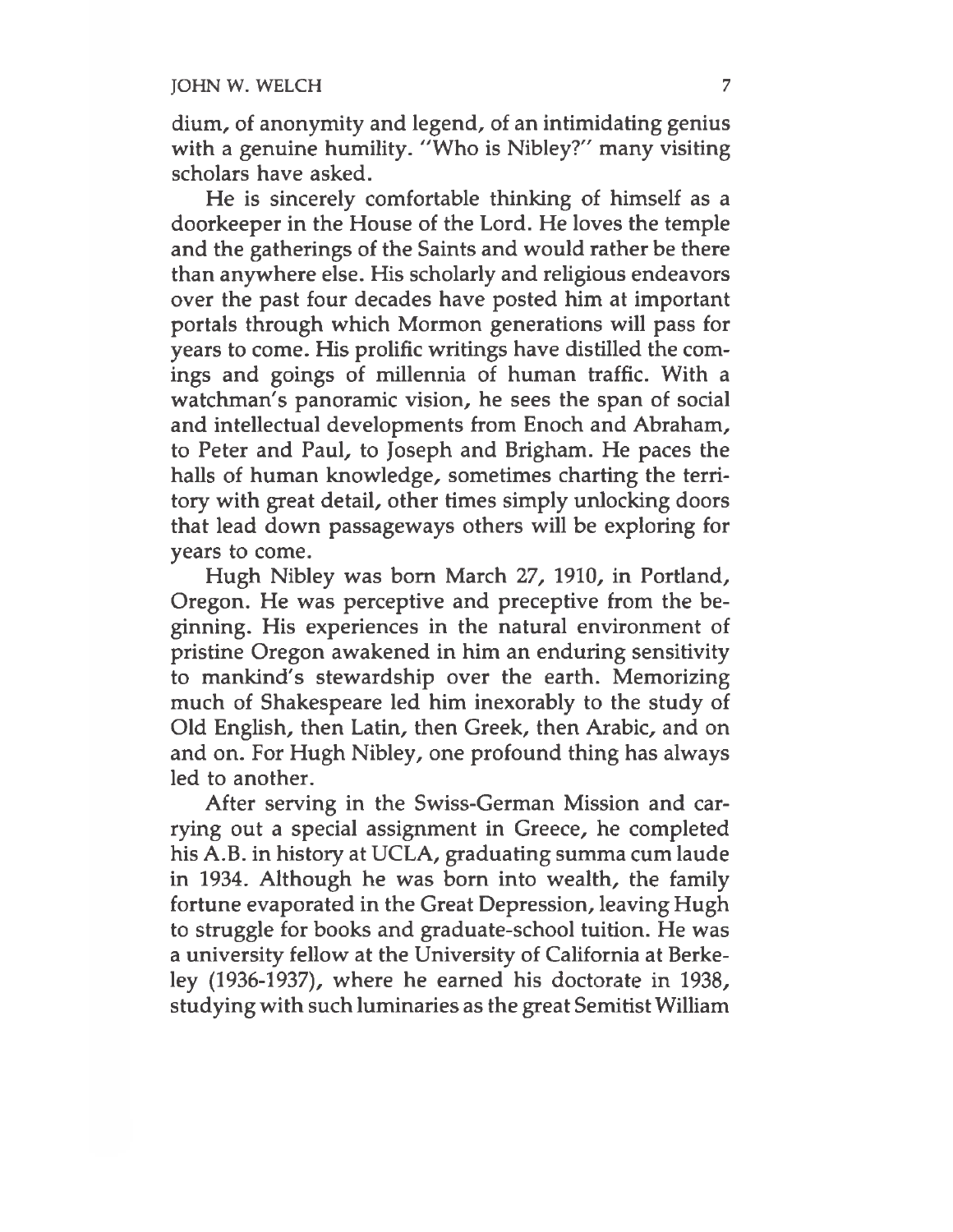Popper. His dissertation, entitled *The Roman Games as the Survival of an Archaic Tear-Cult,* was composed in three weeks.

Following an appointment as lecturer in social philosophy at the Claremont Colleges in Pomona, California, and after several intense years of service as an army intelligence noncommissioned officer in World War II, he dedicated his promising academic career to the service of The Church of Jesus Christ of Latter-day Saints. At the behest of John A. Widtsoe, Hugh Nibley joined the history faculty at Brigham Young University in 1946, leaving— as Robert Thomas has put it-the " 'glory that was Greece and the grandeur that was Rome' [for] the modesty that was Provo."

He and his wife, Phyllis, became the goodly parents of eight fine children. Their home has been a haven. Its doors have always been open to numerous students and family friends. Their family life has been filled with music, lively discussions about drama and literature, archaeological excursions, the arts and sciences.

He was promoted to the rank of professor of history and religion in 1953. His academic career has been punctuated with a visiting professorship at Berkeley (1959-1960), where he lectured on ancient rhetoric and studied Coptic; with a trip to Jordan in 1964, where he examined the Dead Sea Scrolls; and with advanced studies in Egyptian at the Oriental Institute in Chicago in 1966.

His publications over the past forty years cover a wide range of topics, including ancient history, politics, classics, education, science, Egyptology, early Israel, the Apocrypha and Pseudepigrapha, Christian origins, Book of Mormon, Pearl of Great Price, temples and temple worship, Church history, society, and the gospel. Though he considers it spiritually irrelevant, most of his nearly two hundred titles are classics. A good synopsis of his academic interests can be gleaned by scanning a few of these titles,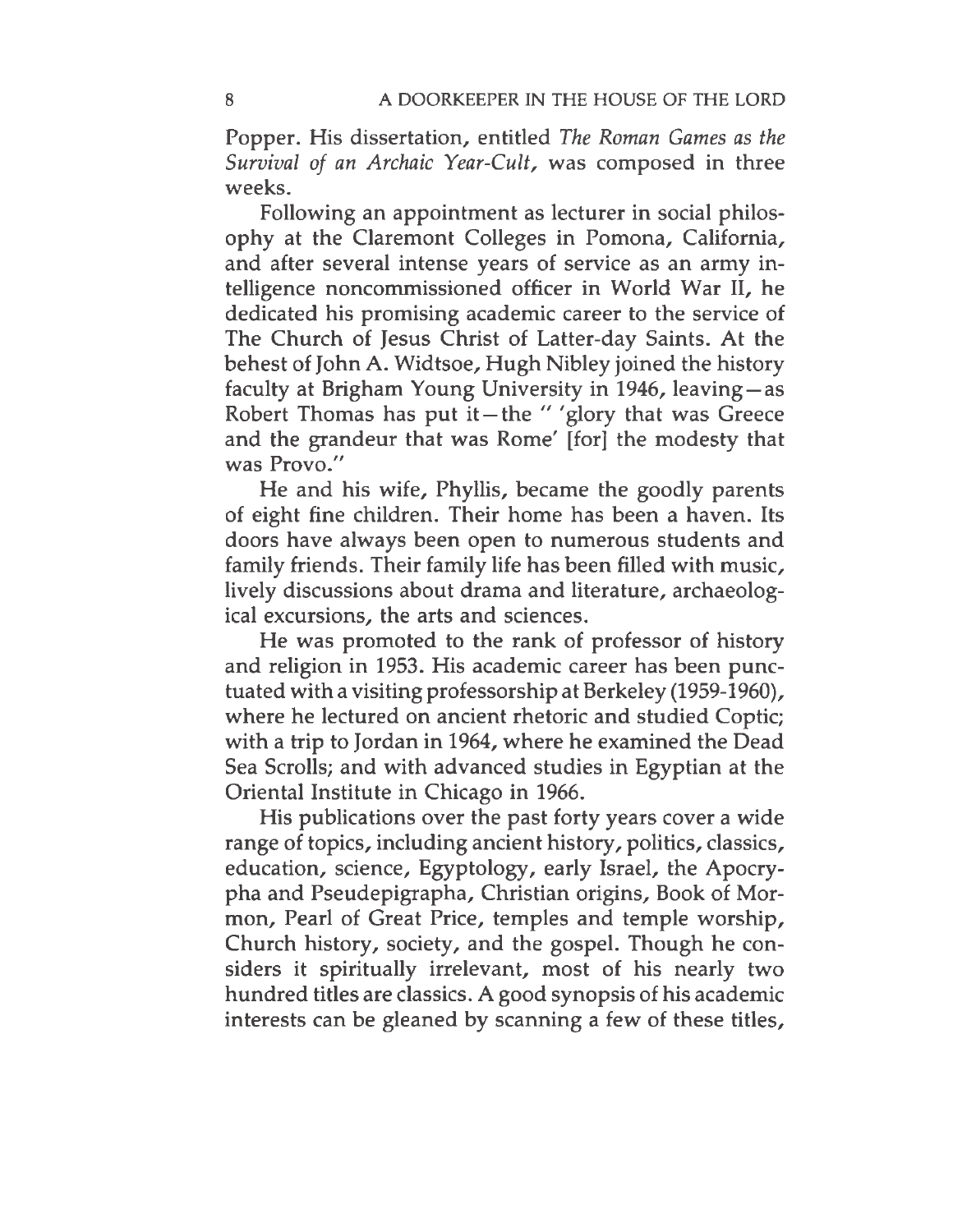which include *No Ma'am, That's Not History* (1946); "The Arrow, the Hunter and the State" (1949); *Lehi in the Desert and the World oftheJaredites* (1952); *The World and the Prophets* (1954); *An Approach to the Book ofMormon* (1957); "Christian Envy of the Temple" (1959-1960); "How to Write an Anti-Mormon Book" (1962); "The Expanding Gospel" (1965); *Since Cumorah* (1967); "Brigham Young on the Environment" (1972); "What Is Zion?" (1973); "Beyond Politics" (1974); *The Message of the Joseph Smith Papyri: An Egyptian Endowment* (1975); "The Early Christian Prayer Circle" (1978); "Patriarchy and Matriarchy" (1980); *Abraham in Egypt* (1981); and "Work We Must, but the Lunch Is Free" (1982). All the while, he has carried on voluminous correspondence, magnified his distinctive calling in life as Church teacher and speaker, and has been a major contributor to Church magazines over the years — often on short notice and under considerable pressure from publication deadlines.

His works are characterized by several unmistakable traits. He harbors an urgent sense of placing immediate priority on eternal values. He knows that the door is about to close, that time is running out, that money is not worth it, that the extreme situations involving total extermination of nations in the Book of Mormon are relevant for our day — and for him all these realizations trivialize many pedantic projects and issues. He is relentless in his examination of documents and in providing abundant documentation. His curiosity is inexhaustible. He still feeds his memory a steady diet of vocabulary cards. Discoveries constantly amaze him. His writings often draw parallels or offer new characterizations that others have failed to perceive. His interests are usually ahead of their time. He incisively exposes the shortcomings of scientific absolutism and the fundamental flaws of gospel detractors and zealots. His works are typically bold and daring, challenging but